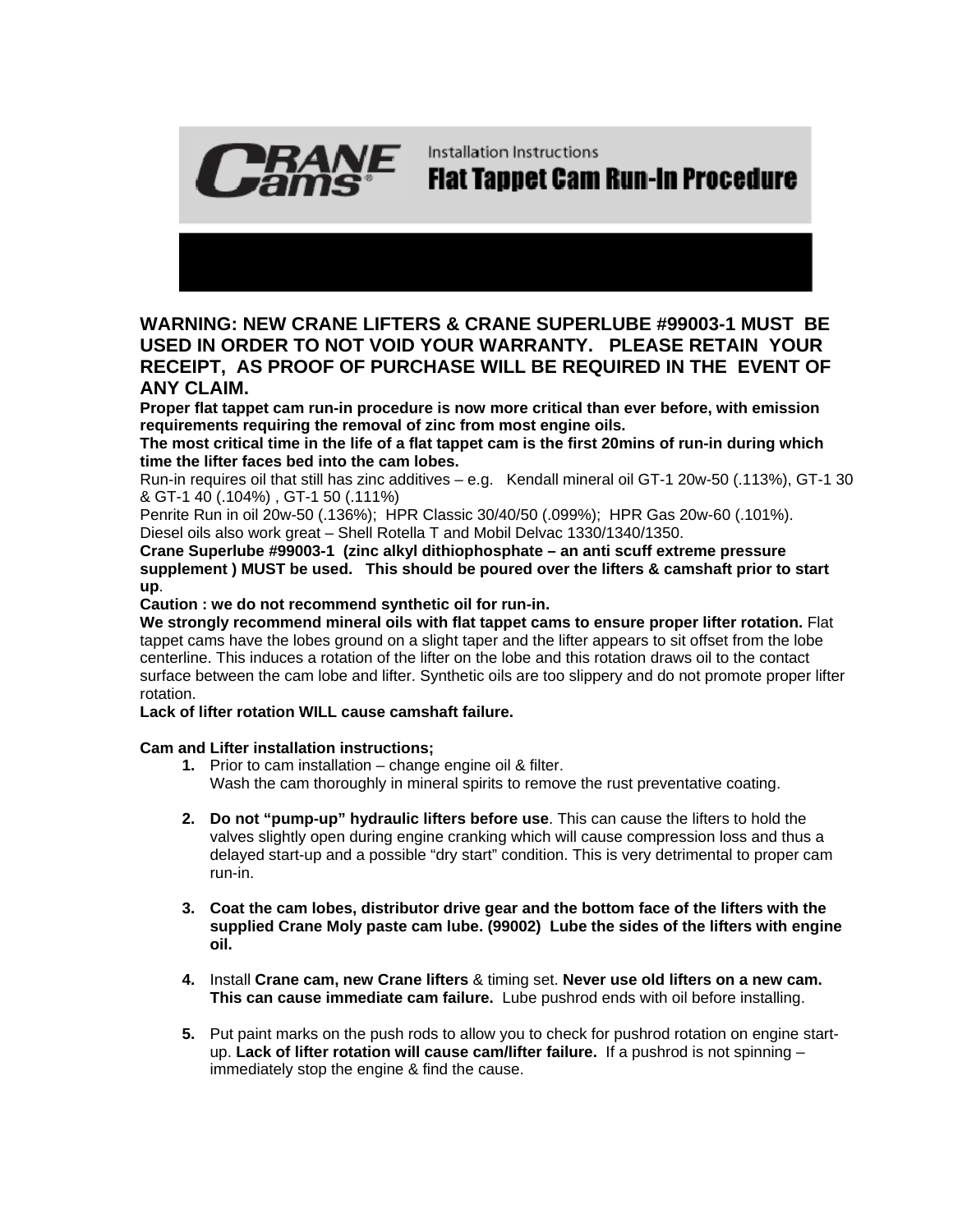- **6.** Set your valve lash or lifter preload. Make sure cam is timed correctly. No1 cyl should have compression when the ignition is firing on No1.
- **7.** If possible, drill prime your oiling system. Rotate the engine at least one complete revolution to assure oil gets to all valve train components. **Warning – do not crank engine to prime oil system.** This will deplete cam lube from the cam and lifters & cause a dry start condition which may lead to cam and lifter failure.
- **8. It is important to start the engine with as little cranking as possible.** Cams rely on oil splash from the crank assembly for their lubrication supply. **There is insufficient oil supply to the cam and lifters until the engine fires up and attains at least 1500rpm.**
- **9.** Lube distributor gear with supplied moly paste cam lube. Install distributor & preset ignition timing. Prime the fuel system. If the engine is carbied and has a mechanical fuel pump, bowls may be filled through the bowl vent tubes.
- **10.** Fire up the engine and immediately **bring the revs to between 2000 to 3000 rpm. Warning – do not let the engine idle!** Do not worry about getting ignition timing set perfectly at this time, Lift rocker covers and **verify pushrod rotation.** Get the engine running fairly smoothly and **vary the engine speed between 2000 to 3000 rpm in a slow to moderate acceleration / deceleration cycle. Do not hold the engine at a constant rpm level!**  During this time check for engine leaks or unusual noises. If something doesn't sound right – shut engine off and locate the source of the noise. Upon restart resume the high idle speed cycling. **Continue the varying run-in speed for 20 – 30 minutes. This is necessary to promote proper lifter rotation to properly mate the lifters to their lobes.**
- **11.** Let engine cool and then change oil and filter.
- **12.** At this point initial run-in is complete. Drive the car in a normal manner but **avoid prolonged idling.** We recommend changing oil and filter again at 1000 kms. We strongly recommend mineral oils with flat tappet cams. If synthetic oil is your preference – run the engine for 8000 kms before changing.
- **13. Valve springs please note. For extended cam life, flat tappet cams should not be run with more than 330 lbs of open spring pressure**. Racing applications will often need to run more spring pressure at the expense of reduced cam life. **During run-in, open- spring loads must not exceed 330 lbs & should preferably be less than 300 lbs. On dual valve spring applications the inner springs must be removed during run-in so that the open break in load does not exceed 330 lbs.** Re-install inner springs after initial run-in period is complete.
- **14. Please note: Big Block Chevs** have an oil priming idiosyncrasy and may need to be primed with a drill and priming tool for as much as 20 mins (while rotating the engine) to get oil to all of the lifters and rockers. Check to see that oil is coming out of all of the rocker arms before firing the engine.
- **15. Please note: 253 308 Holden engines oil priming.** Oil pumps on these engines can be lazy to pick up oil from the sump on initial fire-up. **The practice of filling the oil pump with grease in an attempt to rectify this is not recommended.** Fill oil pump and filter with oil. The oil system can be primed thru the oil pressure switch hole with an oil can or pressure primer.
- **16. Caution Small Block Chev timing sets** do not add extra thrust washer behind cam gear. this will locate cam too far forward in the block and alter cam / lifter offset causing lack of lifter